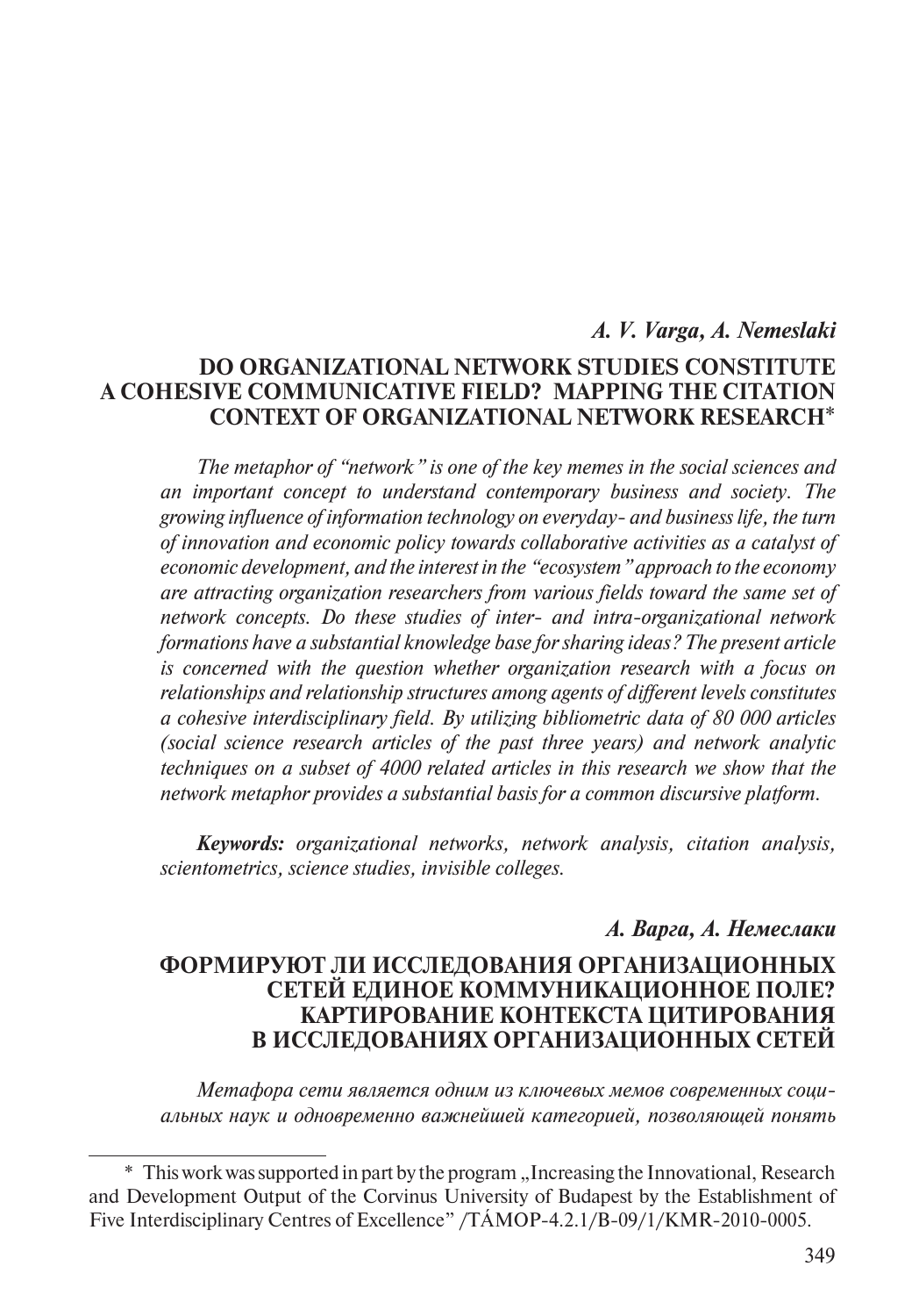*современные общественные и бизнес-структуры. Растущее влияние информационных технологий на повседневную и деловую жизнь людей, поворот инновационной и экономической политики к новым формам сотрудничества, выступающим катализатором экономического развития, повышающийся интерес к экосистемному подходу в экономике, — все это заставляет исследователей, представляющих различные дисциплины, сконцентрироваться на одном и том же наборе концепций, организованных вокруг понятия сети. Но есть ли у всех этих исследований внутри- и межорганизационных форм взаимодействия достаточная знаниевая база, которая позволила бы ученым включаться в общий дискурс и обмениваться идеями? Данная статья посвящена вопросу, формируют ли исследования организационных сетей, фокусирующиеся на изучении связей и структур связей между разноуровневыми агентами, единое и поступательно развивающееся междисциплинарное поле. Опираясь на библиометрические данные о 80 000 статей (это публикации по социальным наукам, вышедшие в свет в последние три года) и данные эмпирического исследования, осуществленного с использованием техник сетевого анализа на выборке в 4000 текстов, мы демонстрируем, что метафора сети действительно обеспечивает содержательную базу для возникновения общей дискурсивной платформы.*

*Ключевые слова: организационные сети, сетевой анализ, анализ цитат, наукометрия, исследования науки, невидимые колледжи.*

*Acknowledgement: The authors thank Nikita Basov for his thorough editorial work and suggestions.*

#### **Introduction**

There is a distinct approach to economic institutional systems, which focuses on the relationships between organizations and other economic actors at different levels analysing the resulting synergies and negative consequences of these networks. This perspective is engendered by many factors: internal developments in the social sciences, like the appearance of sophisticated network analytic techniques and the growing number of interdisciplinary research teams; the challenges of globalization manifested as the coordination problems of multinational companies, and growing competition, which urge for innovation and other solutions the intellectuals of the western hemisphere are offering as an answer; and finally it is engendered by the new opportunities the communication technologies are making available. The network approach offers an alternative perspective for mainstream economics by shedding light on new phenomena, and possibly offering an organizing framework for this new knowledge.

 A particularly important area of economic networks research is organizational network studies (ONS), which have various roots. Transaction costs economics is one of these influential theories, strongly connected to the traditional economic thinking. It views networks or interorganizational relationships, as the optimal form of governance structure under certain circumstances when neither hierarchy, nor the market are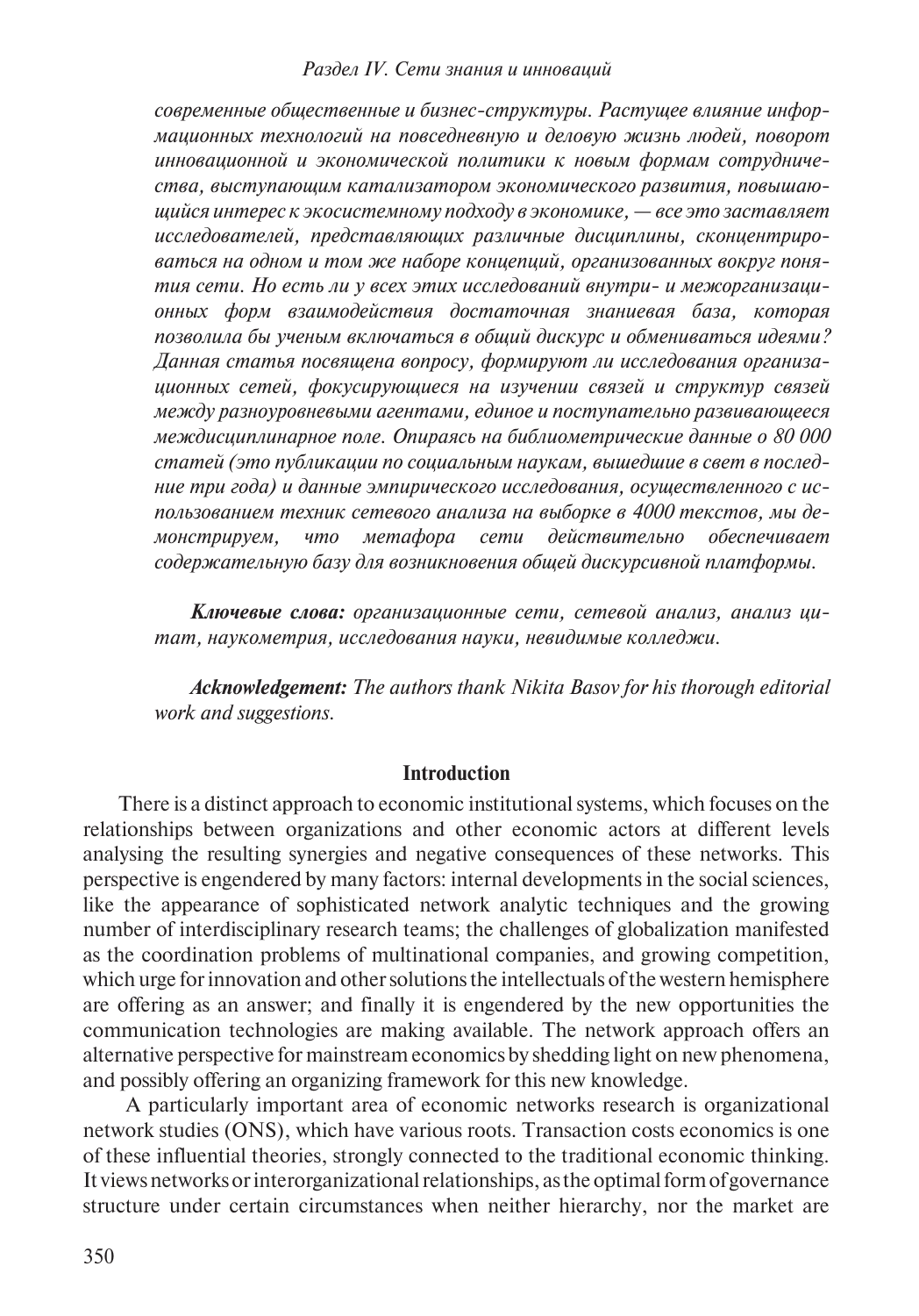#### *Varga A. V., Nemeslaki A. Do Organizational Network Studies Constitute…*

efficient (Williamson 1991: 269; Parmigiani & Rivera-Santos 2011: 1108). The concept of industry clusters (Porter 1990), the geographically bounded networks of companies with high innovational potency, is another important idea that also strongly influences economic policy making. Originated mainly in sociology and anthropology, social network analysis is another prominent field with many relevant lines of research. Apart from its inspirational methodology for relational structures (Wasserman & Faust 1994) historical studies (Pagett & McLean 2006: 1463; Erikson & Bearman 2006: 195), the highly cited concepts of weak ties (Granovetter 1973: 1360) and structural holes (Burt, 1992), and the extensive study of interlocking directorates and ownership structures (Stark & Vedres 2006: 1367), to name just a few concepts and lines of research, are important contributions from social network analysis to the field of ONS. These ideas are synthesized into the notion of network governance which has had many formulations since the nineties (Jones et al. 1997: 911).

As we shift from economics to economic sociology, the focus moves from the structure of business transactions to diverse ties between heteronomous actors of the institutional environment and finally to the cultural factors, norms and values. This whole spectrum of phenomena is relevant for ONS. As Granovetter proposed (1985: 481) more than thirty years ago in his programmatic article for new economic sociology, the economic organization is embedded into social structures and it co-evolves with culture and society. This perspective gains its significance from the heterogeneity of cultural environments in which the economies operate (Fukuyama 1995; Putnam 1993) and has its origins in institutional economics and anthropology.

One can identify very different sources and intellectual incentives behind the growth of organizational network studies, and it is questionable if such a heterogeneous field as organizational network studies is able to form a cohesive communication field and a coherent knowledge core, which could be a foundation for a specific approach to socio-economic life with a professional identity and power. The goal of the present article is to check this and to examine the morphology of the resulting discourse of organization network studies by utilizing bibliographical measures.

Further, we will situate ONS as a research field among the relevant disciplines. First, we argue that in line with these, ONS is one of the points of gravity in the social sciences attracting and organizing knowledge production. Following this conceptual section we introduce a comparative research design which involves three other research fields at different levels of scientific discourse. After that we will compare the integrity of the fields. Then we will try to take a snapshot of the knowledge core of ONS by analyzing the highly cited articles and books as well as the frequently publishing journals in this field. Finally, we present and analyze the journal-to-journal citation network of ONS. These analyses shed light on the topical focuses of ONS, its penetratedness by and importance for different disciplinary fields.

#### **The integrity of social science research fields**

Many approaches regarding the organizational structure of knowledge production exist in the social sciences and the sciences. Most authors on the foundational level see invisible colleges emerge, which provide the required social resources, like reputational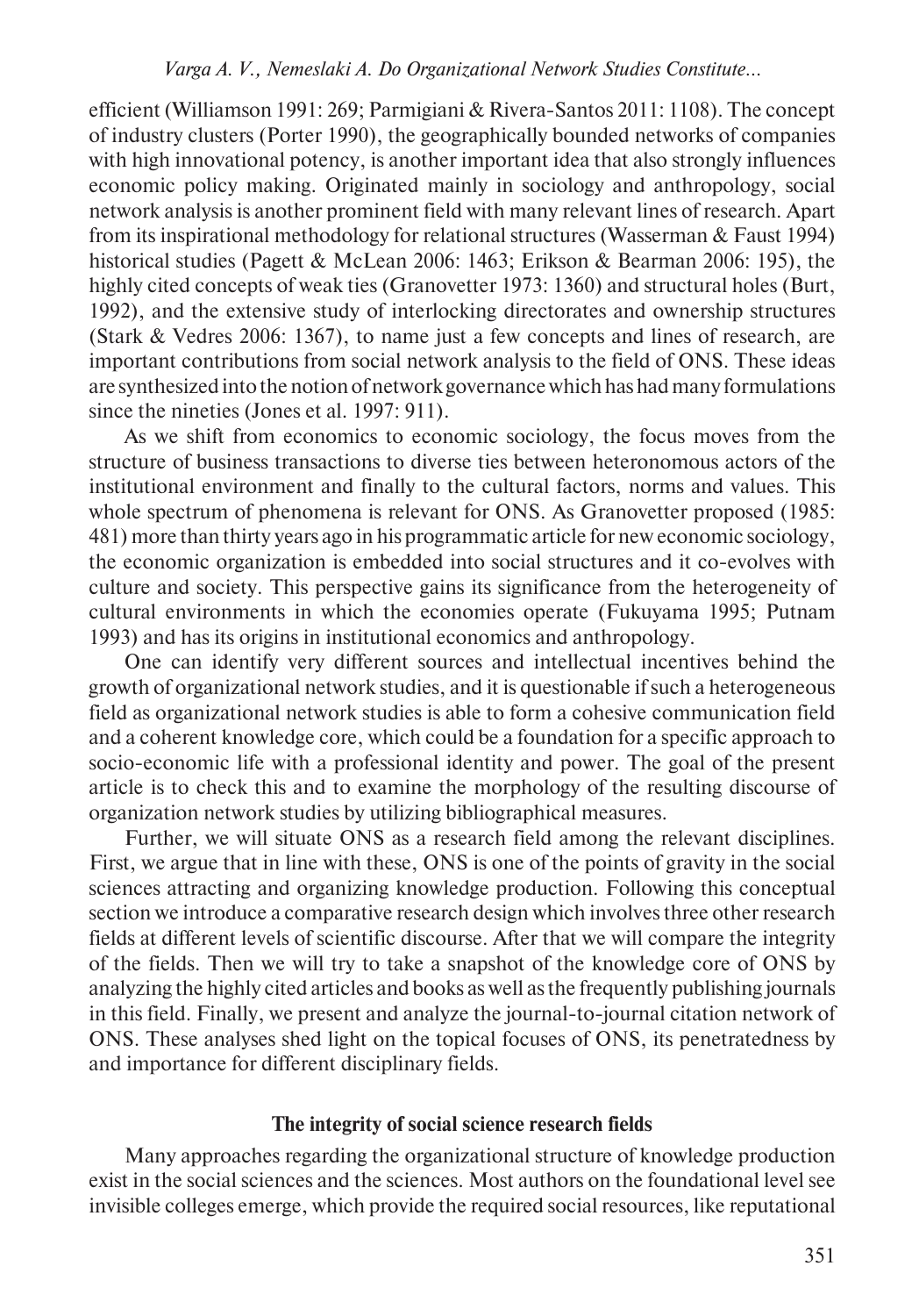structures and informal networks, and the knowledge creating mechanisms, like the different venues of information sharing and collaboration for the reproduction and the development of a given field (Zuccala 2006: 152). On a more general level, one can identify specializations (sometimes equated with invisible colleges) and disciplines. From an epistemological perspective instead of these networks or modules one can see different modes of cognition (Knorr-Cetina 1999) like the cleavage between quantitative and qualitative enquiry in the social sciences. In the case of the social sciences it is also reasonable to assume that transitory bursts of some sort of fashion waves are also important factors of knowledge production as cognitive frameworks (Baskerville & Myers 2009: 647).

Research that is aiming to deal with the knowledge production in scientific disciplines or aiming to characterize a specific field of research — like the present article — has to reflect on this multiplicity of organizational structures. We consider these organizational factors as points of gravity that are pulling the attention of researchers, and that produce overlapping groups of researchers or epistemic communities, not necessary bounded with social ties. Organizational network studies can be such a gravity point.

If we think in terms of multiplicity of issues, approaches, and cognitive frameworks, as a field of forces, instead of discrete modules of science, then we have to question magnitude strength of these points of gravity. Different specialties or trends can have different influence on scientific discourse. This is one reason to measure whether the field we are interested in — namely organizational network studies — is cohesive and can be regarded as an important field of research. In order to assess this we propose a comparative framework, and situate organizational network studies in a context of different fields and disciplines.

However there are two other reasons to use such a research framework. The second reason, which is also connected to the problem of the organization of scientific discourse, is that social science disciplines are constantly reflecting the integrity of their knowledge core. This is problematic, not only in the case of relatively new fields, like information system management (Baskerville & Myers 2009: 647), or practically oriented disciplines like management generally (Whitley 1984), but also for theoretically oriented sociology (Tuner & Turner 1990) (Cole ed. 2001; Fuchs 2001). This problem is very complex, ranging from the cognitive mode of the social sciences (Abbott 2001), to the maturity of a discipline, or the organizational power of a scientific community (Stinchcombe 2001).

The final reason is the existing methodological gap. It is important to control the precision of the sampling procedure. As it will be explicated further, we based our sampling procedure on keywords assigned to research articles, which is a common method in studies of invisible colleges (Zuccala 2006: 152), and it is used without reflection and uncritically. However, keyword search does not necessary result in the relevant literature that is in the researcher's mind. Even if the field somebody is interested in has some good descriptive terms, or a combination of them, the resulting corpus of text may contain irrelevant documents. We utilize a technique that combines keyword and co-citation analysis in order to avoid these errors.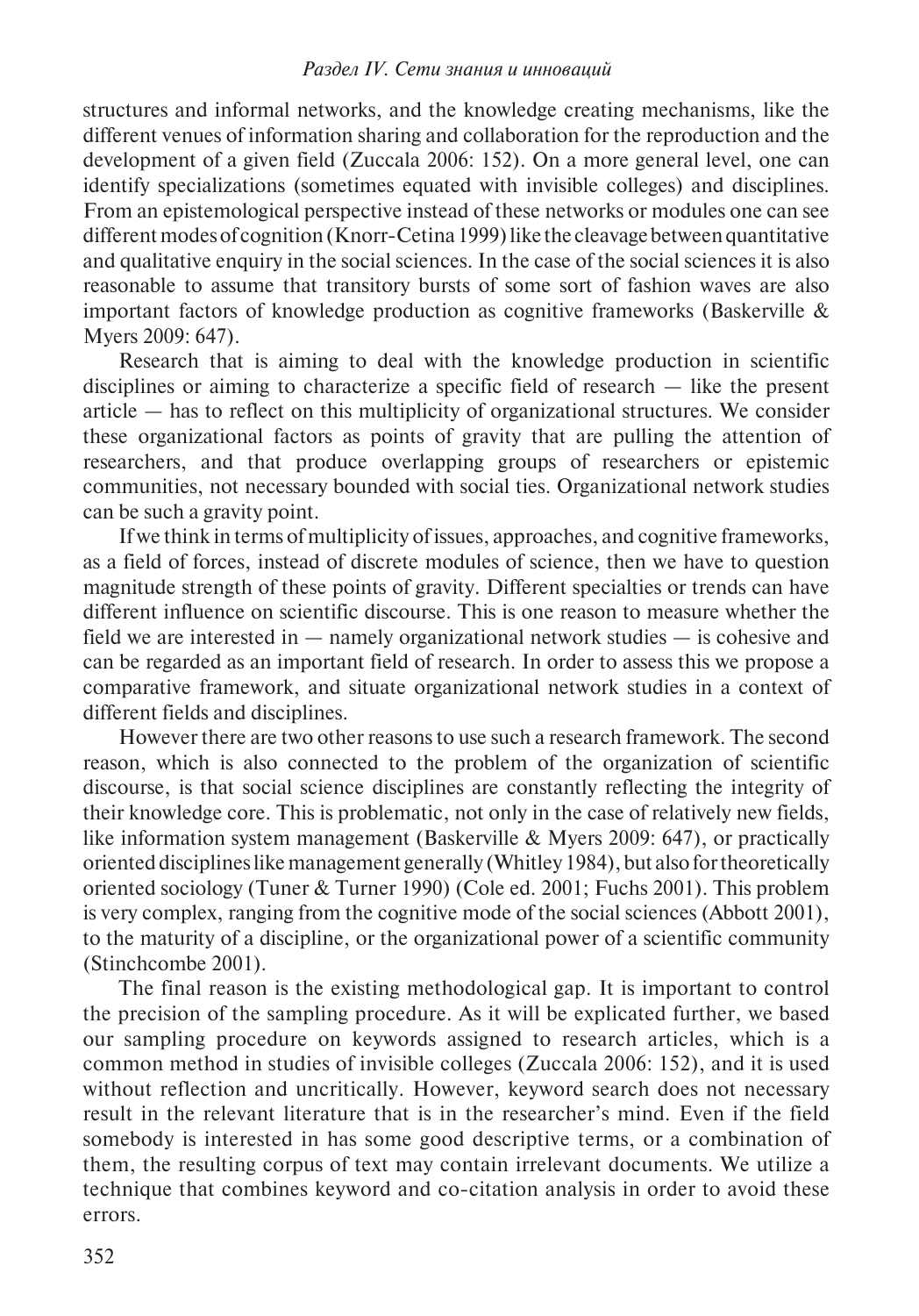#### **Data and sampling procedure**

We used bibliometric information from Web of Science's Social Science Citation Index. In order to place ONS in its context but limit the size of our database, we gathered data on five relevant disciplines regarding ONS: Business Science, Economics, Geography, Information and Library Science, Management and Sociology. A sample of an approximately three year interval was used for the analysis — from 2008 to the May of 2011 when the data was collected. Only English language research articles were collected, because translation of books as citations would bias the analysis. This dataset contains 80 520 articles. With the cited documents the corpus adds up altogether to 1 449 182 distinct documents. The largest component of the citation network includes 77 211 from the original 80 520 and it was selected as the object of analysis.

To find the relevant literature concerning organization networks, we used a combination of search words. Because the relevant articles can be defined as research that focuses on the relationships between formal organizations the terminology of the articles had to refer to both the organizations and the ties under study. A word list was generated trying to grasp the possible references to both notions (Appendix I) (plural forms also included in the selection procedure). The search criterion was applied for the text in the title, keywords, and abstract and it was the following. References to organizations are quite common (66%), because of this the relevant articles had to have at least two instances of using terminology from our world list. This criterion covered 42% of the sample. It was also reasonable to look for articles using more than once the relevant terms, because organizations have to be the main research territory of these articles. At the same time this selection criteria is still inclusive, which is important, because the resulting bibliometric database was then narrowed and refined by applying citation analysis. The search criterion for relationships and relationship structures was applied on the keyword level, because it is considered as a distinction of an article by the authors or the classificators. This phenomena can be illustrated by the example of the journal Social Networks. Although it is specialized in network analysis, the keywords in the database are always referring to networks, because Web of Science applies its own keyword system. The network keywords covered 9% of the database, and finally by combining the two criteria 4001 articles remained, approximately 5%.

For the comparative analysis three other fields were selected from the main dataset. The sampling principle for the comparative analysis was to involve a diverse set of science fields, to include the discipline level, a well founded research specialty and a trend, like focus of studies.

Sociology represents the discipline, and it was circumscribed in the dataset, by simply using the journal classification system of Web of Science (8930 articles). An earlier study (Moody & Light 2006: 67) indicates that sociology has an interstitial character among the social sciences, as it is intensively sharing knowledge with other social science disciplines. So, in some sense, sociology is a less integrated research field.

The research specialty was represented by innovation studies, which is a relatively mature specialty within the social sciences, and gaining more and more attention (Fargerberg & Verspagen 2009: 218). This field has its own journals and conferences. The keyword for selection was simply "innovation" (4192 articles).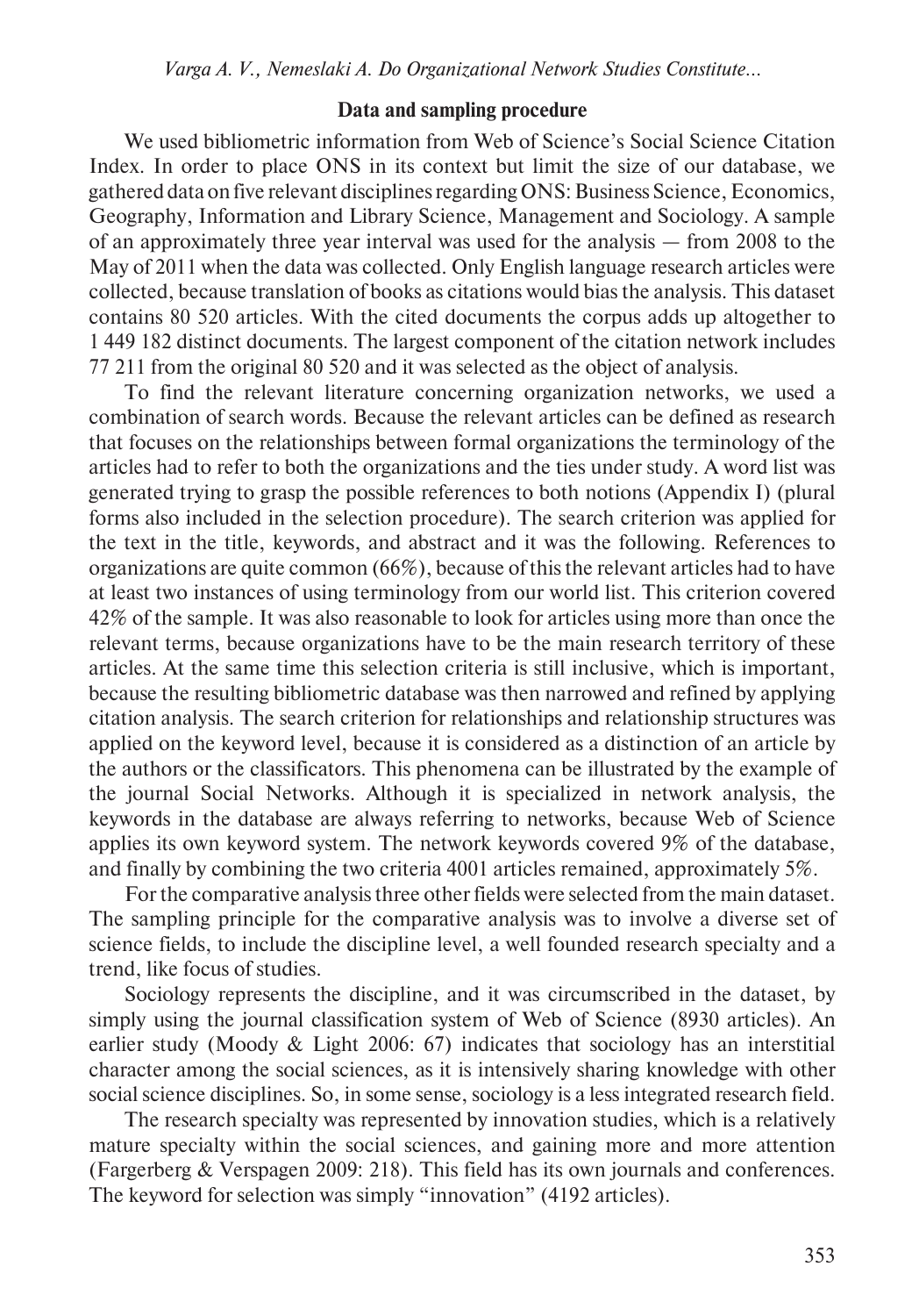The research trend was e-commerce within the field of information systems management. The reason for the focus on information systems management was to find one relatively clear aspect of this new type of economic activity. E-commerce became a popular research topic in the middle of the nineties within information systems management (Baskerville & Myers 2009: 647), and it is still a prominent field (542 articles). The search terms in the keyword field were "electronic commerce", "e-commerce", "ecommerce", and the search was restricted to information and library science.

#### **Integrity**

The integrity or the intellectual magnitude of a given field was measured on the simple article to article citation network and the bibliographical coupling network, where weighted ties are formed between articles, if they cite the same document. We assume that references represent the basic knowledge, which makes scientists able to communicate with each other (Small 1978: 327), and which is a means of training and socialization of social scientists. Two graph concepts were utilized in that analysis, the shortest paths, and homophily. These measures complement each other: the first one considers the given field as a separate entity, and testing its internal constitution, while the other places it into the whole network and testing whether it has its own boundaries. If the given field shows relatively high integrity on both measures, then it is a community of the overlapping and nested structure of the network, and an important organizational factor of the scientific discourse.

The average geodesic distance, or the average shortest path length between articles within the fields was measured on the co-citation network<sup>\*</sup>. A short path length indicates that there is a higher probability of two articles sharing knowledge by citing the same high impact article or book. It means that the field has a cohesive knowledge core, authors easily link to each other by reading the same set of articles and books. The geodesic distance is affected by the size of the graph, or to put it differently, it is harder for researchers of larger fields to read all relevant literature, and to be up to date, than it is for members of smaller fields. For this reason, the randomly expected geodesic distance was also calculated and compared to the observed one. This comparison shed light on another network phenomenon, namely the fragmentation into subgroups. If the randomly expected average geodesic distance is considerably larger than the one actually observed, then it is probable that the research field is factional.

To measure homophily, the Coleman homophily index was used (Currarini et al., 2010: 4857):

$$
\frac{S_I}{W_I} - P_I
$$
  
1-P\_I

where  $S_i$  is the average number of within group tie weights for group *I*, and  $W_i$  is the average number of tie weights in group *I*.  $P<sub>I</sub>$  indicates the relative size of group *I* among all other groups. The index is larger than 0 if members of group i are homophile; and

<sup>\*</sup> This network is constituted by the articles that are representing the given field during the sampling period and their citations, except the citations between these articles of the given field (approx 4–5% of all citations). This yields a bipartit network.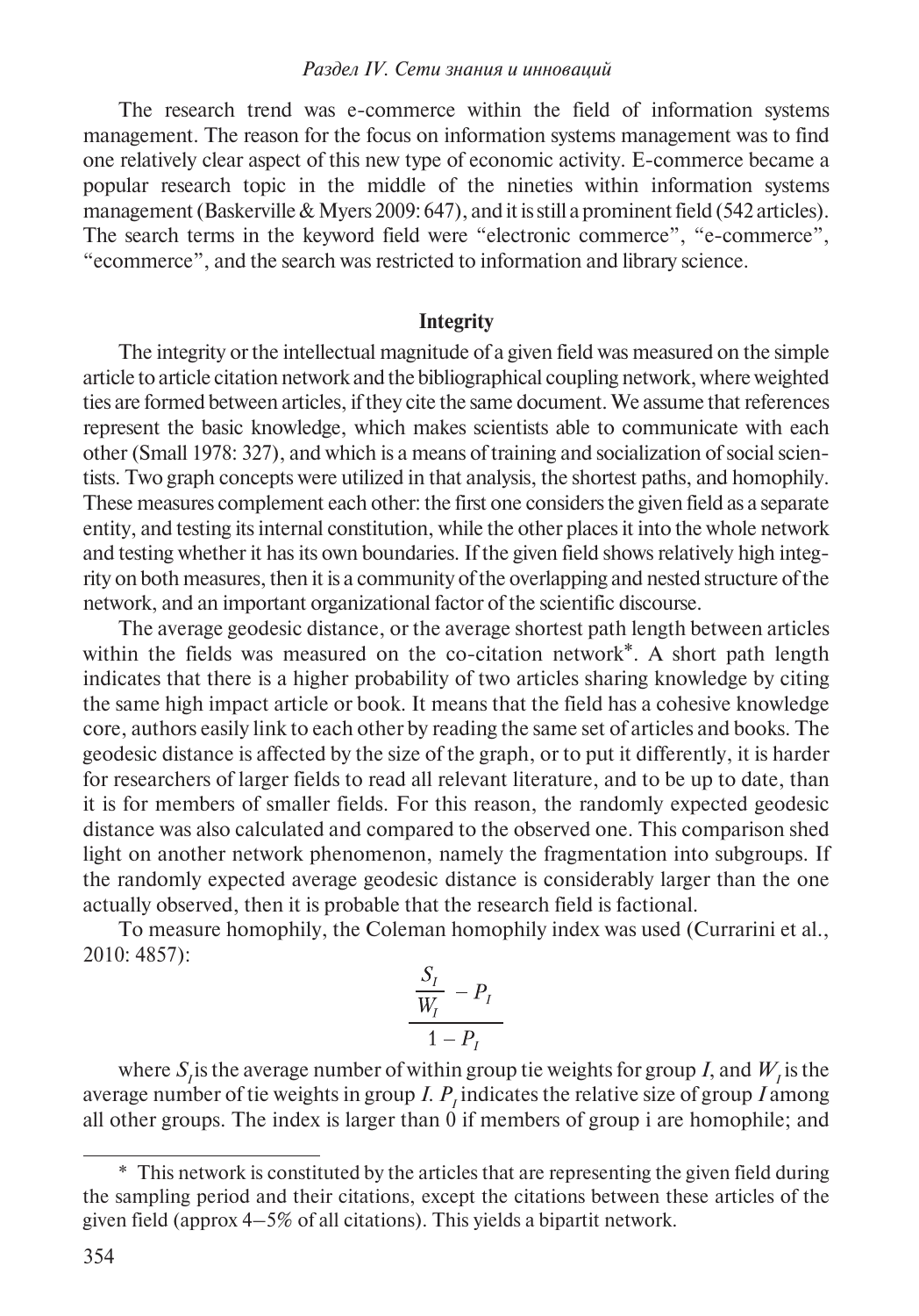smaller than 0 if they behave in a heterophile manner (in this case the article belongs to another hypothetical group(s) in the bibliographical coupling network). If the index is 0, the nodes do not pay attention to group membership when forming a tie. Homophily in our context means that the field is detached from other intellectual endeavors: it is using and producing knowledge which is not much shared with other fields.

The following formula, which based on homophily, is able to detect errors of the sampling procedure for individual articles:

$$
\frac{S_i}{W_i \cdot P_I}
$$

in which  $W_i$  is the tie weight of node *i* and  $S_i$  is node *i*'s internal tie weight in its group. If this value is below 1 the node has lesser ties inside its group than randomly expected, and is considered as "misplaced".

According to the value of the homophily index for individual articles, the selection procedures based on keywords and words are quite accurate. Sociology (see Table 1) which was selected according to the classification of journals indicates more heterophily or error (8%), than the other three fields selected by keywords and words contained in the abstracts and titles (e-commerce: 0%, innovation studies: 3%, ONS: 6%).

*Table 1* 

|                                       | <b>Homophily</b> |      | Average geodesic distances |        |           |
|---------------------------------------|------------------|------|----------------------------|--------|-----------|
|                                       | heterophily      | mean | observed                   | random | ob./rand. |
| <b>Organizational Network Studies</b> | 6%               | 0.27 | 5.06                       | 4.42   | 1.14      |
| <b>Innovation Studies</b>             | 3%               | 0.31 | 4.74                       | 4.38   | 1.08      |
| E-commerce                            | $0\%$            | 0.10 | 4.70                       | 4.10   | 1.15      |
| Sociology                             | 8%               | 0.31 | 5.70                       | 4.99   | 1.14      |

**Homophily and average geodesic distances of the fields**

If ONS is a well-founded research field it must have close values on all measures to innovation studies and sociology, and it must have stronger integration than e-commerce. The results are supporting this assumption. Innovation studies and sociology has the highest homophily index  $(0,31)$ , while e-commerce the lowest  $(0,1)$ . ONS's homophily (0,27) is closer to innovation studies and sociology.

The geodesic distances are the shortest in the case of e-commerce, while sociology has the longest one. This is mainly because e-commerce is the smallest, while sociology is the largest field. Organization network studies have approximately 5 average shortest path length in its citation network and it means that the probability that two articles are citing the same document is  $1/2,5$  or 0,4, while in the case of innovation studies it is 1/2,35 or 0,43. If these values are controlled for size, the resulting ratios are quite the same, the average shortest path lengths are longer 1,15 times than the randomly expected, however innovation studies still indicating stronger integrity. To sum up, 1) all fields are cohesive nearly to the same extent; 2) e-commerce has blurred boundaries 3) ONS is a less closed field than sociology and innovation studies, but it is close to their integrity.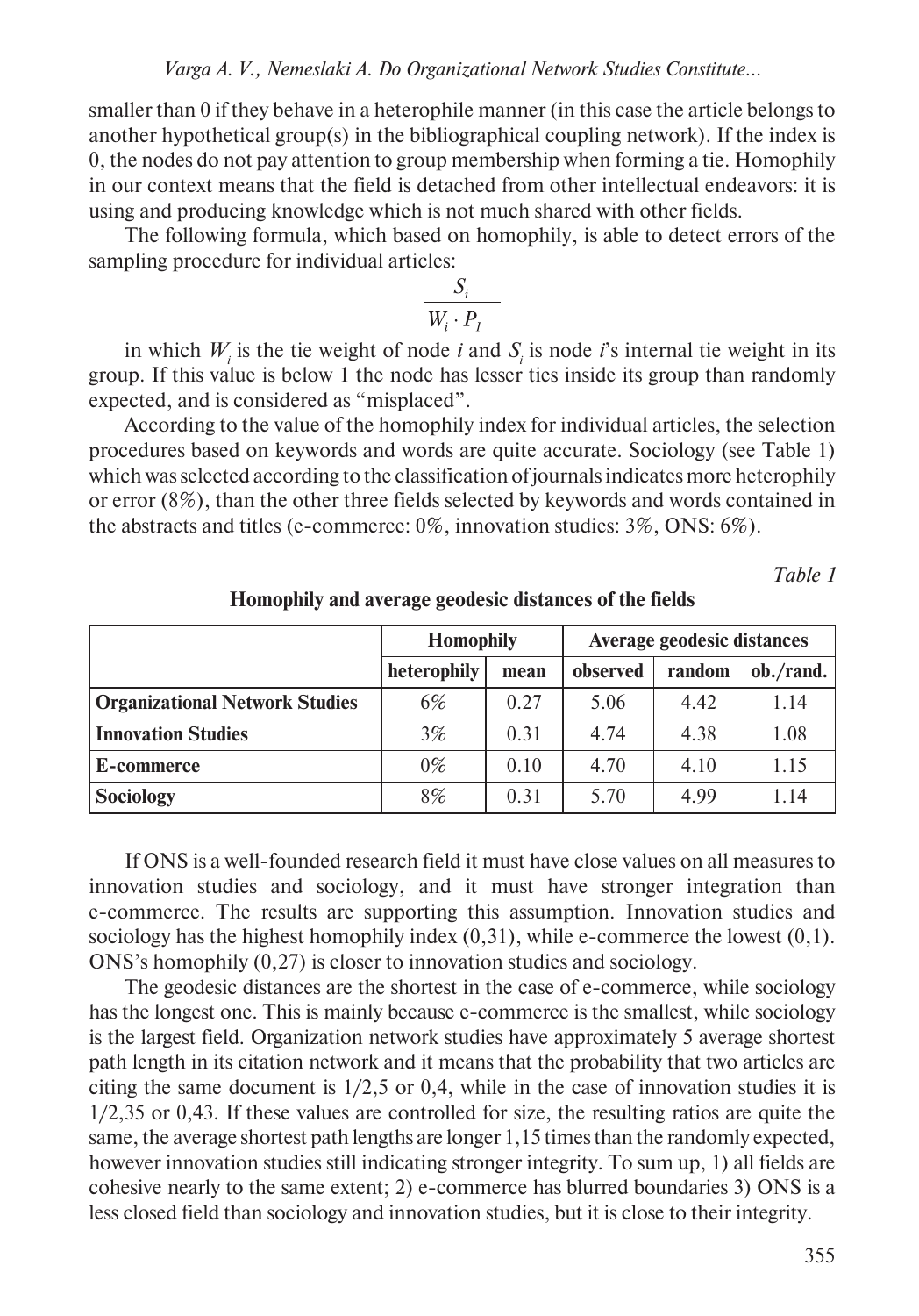#### **Internal organization of the field**

In this section of the article we characterize the ONS corpus by inspecting frequently publishing journals of the field, and highly cited books and articles. We also present the results of a community detection procedure performed on the bibliographical coupling network. This analysis aims to give a snapshot of the specializations within ONS and the core knowledge of the field.

The list of top fifteen journals according to the raw volume of ONS articles published (Table 2) contains four from the top fifteen management journals (approximately the first percentile) ranked by ISI Social Sciences Citation Index (impact factor in Journal Citation Reports 2010). These are the Academy of Management Journal, the Strategic Management Journal, Journal of International Business Studies, and the Journal of Management Studies. The ratio of ONS articles among the total publications of these four journals is around  $20-30\%$ , which is a quite significant proportion. The topics which the specialized journals cover is also informative. Four journals publish on the field of innovation studies (Research Policy, International Journal of Technology Management, Technovation, Industry and Innovation), two on regional economics (Regional Studies, Entrepreneurship and Regional Development) and two on business-to-business marketing (Industrial Marketing Management, Journal of Business and Industrial Marketing).

*Table 2* 

| <b>Journals</b>                                               | Number of<br>citations |
|---------------------------------------------------------------|------------------------|
| <b>INDUSTRIAL MARKETING MANAGEMENT</b>                        | 101                    |
| <b>RESEARCH POLICY</b>                                        | 83                     |
| <b>JOURNAL OF BUSINESS ETHICS</b>                             | 73                     |
| INTERNATIONAL JOURNAL OF TECHNOLOGY<br><b>MANAGEMENT</b>      | 68                     |
| STRATEGIC MANAGEMENT JOURNAL                                  | 62                     |
| <b>TECHNOVATION</b>                                           | 55                     |
| JOURNAL OF MANAGEMENT STUDIES                                 | 53                     |
| <b>REGIONAL STUDIES</b>                                       | 51                     |
| JOURNAL OF INTERNATIONAL BUSINESS STUDIES                     | 46                     |
| <b>JOURNAL OF BUSINESS RESEARCH</b>                           | 43                     |
| ACADEMY OF MANAGEMENT JOURNAL                                 | 41                     |
| <b>INDUSTRY AND INNOVATION</b>                                | 40                     |
| ENTREPRENEURSHIP AND REGIONAL<br><b>DEVELOPMENT</b>           | 40                     |
| <b>SERVICE INDUSTRIES JOURNAL</b>                             | 38                     |
| <b>JOURNAL OF BUSINESS AND INDUSTRIAL</b><br><b>MARKETING</b> | 37                     |

#### **Top fifteen journals according to the raw volume of ONS articles published**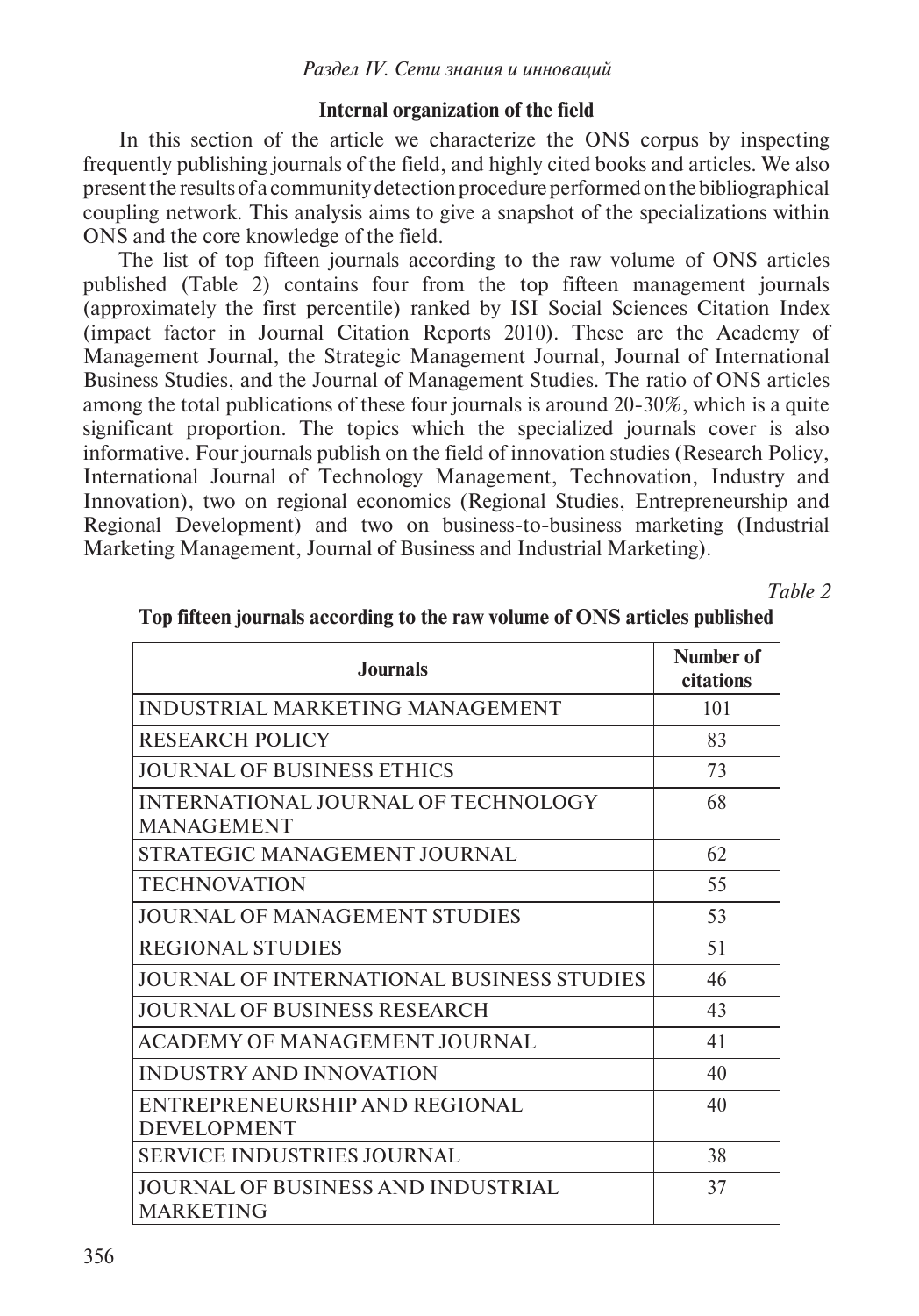### *Varga A. V., Nemeslaki A. Do Organizational Network Studies Constitute…*

Highly cited articles and books from the top 25 show somewhat different picture (Table 3) on specializations. This list gives us a picture of the core knowledge, those ideas that have significant influence on the field. Regional economics and international business studies are marginal (Michael Porter's (1990) influential book on business clusters is the last one on the list), but the interpreter has to be cautious, because the list does not give a representative picture of the knowledge core: only 52% of the ONS articles cite at least one study from the top 25 articles and books. It means that the largest discipline, namely management, is overrepresented, and the high impact articles of smaller fields, like regional economics, are underrepresented.

*Table 3* 

| <b>Citation</b> | <b>Document</b>                                                                                                                                                                                                               |
|-----------------|-------------------------------------------------------------------------------------------------------------------------------------------------------------------------------------------------------------------------------|
| 377             | Cohen M.W., Levinthal D.A. Absorptive Capacity: A New Perspective on<br>Learning and Innovation // Administrative Science Quarterly. 1990. Vol. 35.<br>No 1. P. 128-152.                                                      |
| 337             | Granovetter M. S. Economic action and social structure: The problem of<br>embeddedness. // American Journal of Sociology. 1985. Vol. 91. No 3.<br>$P.481 - 510.$                                                              |
| 319             | Burt R.S. Structural holes: The social structure of competition. Cambridge,<br>MA: Harvard University Press, 1992.                                                                                                            |
| 275             | Granovetter M. S. The strength of weak ties // American Journal of<br>Sociology. 1973. Vol. 78. No 6. P. 1360-1380.                                                                                                           |
| 270             | Uzzi, B. Social Structure and Competition in Interfirm Networks: The<br>Paradox of Embeddedness // Administrative Science Quarterly. 1997 Vol. 42<br>No 1. P. 35–67.                                                          |
| 246             | Barney J. Firm Resources and Sustained Competitive Advantage // Journal<br>of Management, 1991. Vol. 17. No 1. P. 99-120.                                                                                                     |
| 245             | Dyer J., Singh H. The Relational View: Cooperative Strategy and Sources of<br>Interorganizational Competitive Advantage // Academy of Management<br>Review. 1998., Vol. 23. No 4. P. 660-679.                                 |
| 243             | Powell W. W., Koput K. W. Smith-Doerr L. Interorganizational<br>Collaboration and the Locus of Innovation: Networks of Learning in<br>Biotechnology Administrative Science Quarterly. 1996. Vol. 41. No 1.<br>$P. 116 - 145.$ |
| 243             | Oliver Williamson: The Economic Institutions of Capitalism. New York:<br>Free Press. 1985.                                                                                                                                    |
| 231             | Eisenhardt K. Building theories from case research // Academy of<br>Management Review. 1989. Vol. 14. No 4. P. 532-550.                                                                                                       |
| 194             | Williamson O. Markets and Hierarchies: Analysis and Antitrust Implications,<br>New York: Macmillen, Free Press; London: Collier Macmillen.1975.                                                                               |
| 185             | Nahapiet J., Ghoshal S. Social capital, intellectual capital, and the<br>organizational advantage // Academy of Management Review. 1998. Vol. 23.<br>No 2. P. 242-267.                                                        |

### **Top-cited articles and books of ONS**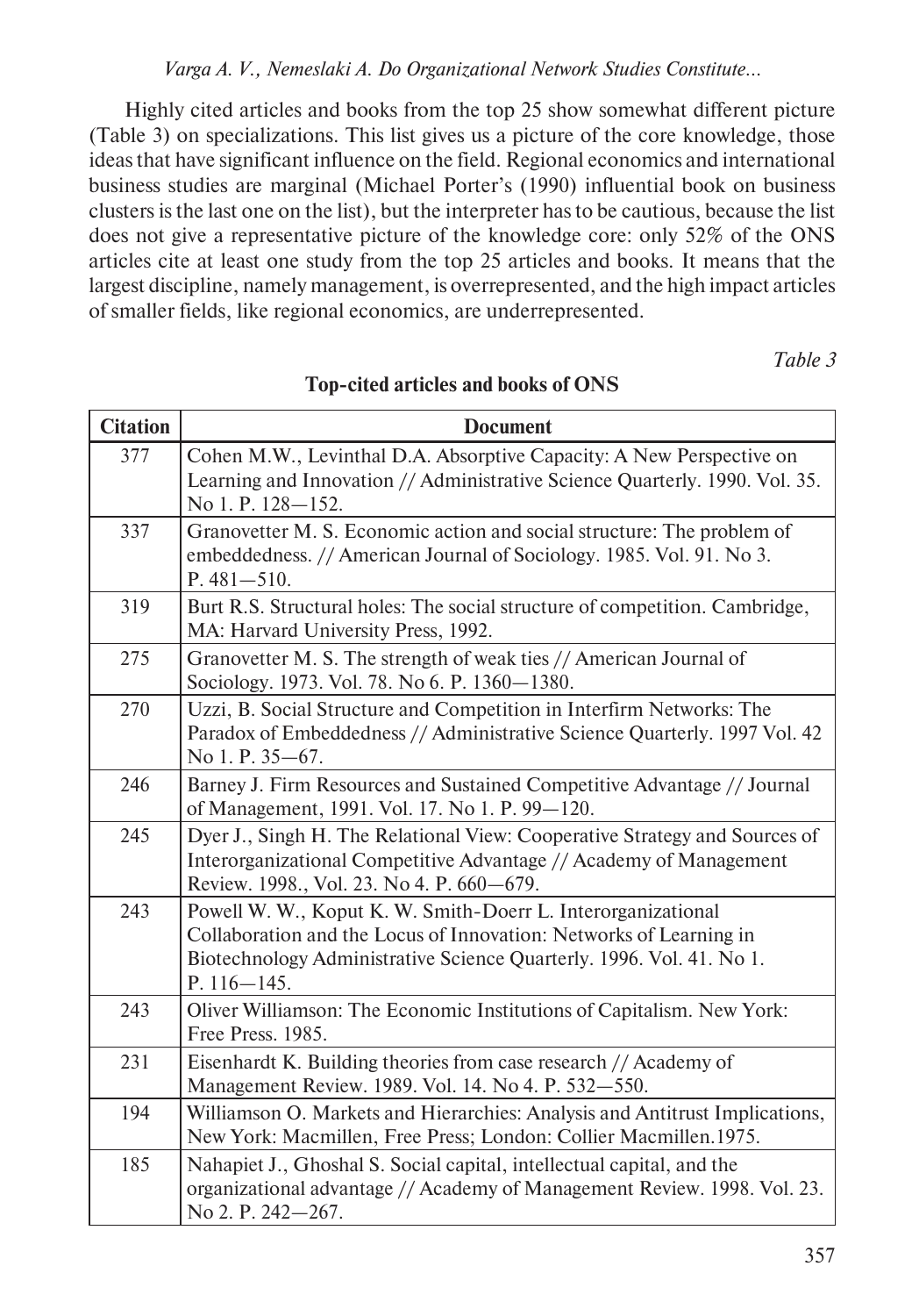| <b>Citation</b> | <b>Document</b>                                                                                                                                                                                                                                      |
|-----------------|------------------------------------------------------------------------------------------------------------------------------------------------------------------------------------------------------------------------------------------------------|
| 173             | Kogut B., Zander U. Knowledge of the firm, combinative capabilities, and<br>the replication of technology // Organization Science. 1992. Vol. 3. No 3.<br>P. 383-397.                                                                                |
| 173             | Pfeffer J., Salancik G. R. The External Control of Organizations: A Resource<br>Dependence Perspective. New York: Harper and Row. 1978.                                                                                                              |
| 164             | Nelson R. R., Winter S. G. An Evolutionary Theory of Economic Change.<br>Cambridge, MA: Harvard University Press. 1982.                                                                                                                              |
| 161             | Uzzi B. The sources and consequences of embeddedness for the economic<br>performance of organizations // American Sociological Review. 1996.<br>Vol. 61. No 4. P. 674-98.                                                                            |
| 156             | Gulati R. Does familiarity breed trust? The implications of repeated ties for<br>contractual choice in alliances // Academy of Management Journal, 1995.<br>Vol. 38. No 1.85-112.                                                                    |
| 156             | Teece, D., Pisano G., Shuen A. Dynamic capabilities and strategic<br>management // Strategic Management Journal. 1997. Vol. 18. No 7.<br>P. 509-33.                                                                                                  |
| 154             | Wasserman S., Faust K. Social Network Analysis: Methods and Application,<br>Cambridge, MA: Cambridge University Press, 1994.                                                                                                                         |
| 152             | Morgan R., Hunt S. The commitment-trust theory of relationship marketing<br>// Journal of Marketing. 1994. Vol. 58, Pp. 20-38.                                                                                                                       |
| 146             | Fornell C., Larcker D. F. Evaluating Structural Equation Models with<br>Unobservable Variables and Measurement Error // Journal of Marketing<br>Research.1981. Vol. 18. No 1. P. 39-50.                                                              |
| 145             | Podsakoff P. M., MacKenzie S. B., Lee J. Y., Podsakoff N. P. Common<br>method biases in behavioral research: A critical review of the literature and<br>recommended remedies // Journal of Applied Psychology. 2003. Vol. 88.<br>No 5., Pp. 879–903. |
| 142             | Hansen M. T. The Search-Transfer Problem: The Role of Weak Ties in<br>Sharing Knowledge across Organization Subunits // Administrative Science<br>Quarterly March. 1999. Vol. 44. No 1. P. 82-111.                                                   |
| 138             | Grant, R. M. Toward a Knowledgable-Based Theory of the Firm // Strategic<br>Management Journal. 1996. Vol. 17. P. 109-122.                                                                                                                           |
| 135             | Porter M. The competitive advantage of nations. New York: Free Press,<br>1990.                                                                                                                                                                       |

Important concepts of social network analysis that are relevant for interorganizational studies are represented in the list: weaek ties, structural holes, conceptualizations of embeddedness, and the graph theoretic methodology SNA. The classics of transaction costs economics also appear on this list. It is interesting to note, that a considerable amount of articles and books are concerning the innovation capacity of organizations, some of them directly focusing on the cooperative aspect of innovative activity. Some methodological texts are also on this list, like the influential SNA method book by Wasserman and Faust (1994). Two quantitative methodology texts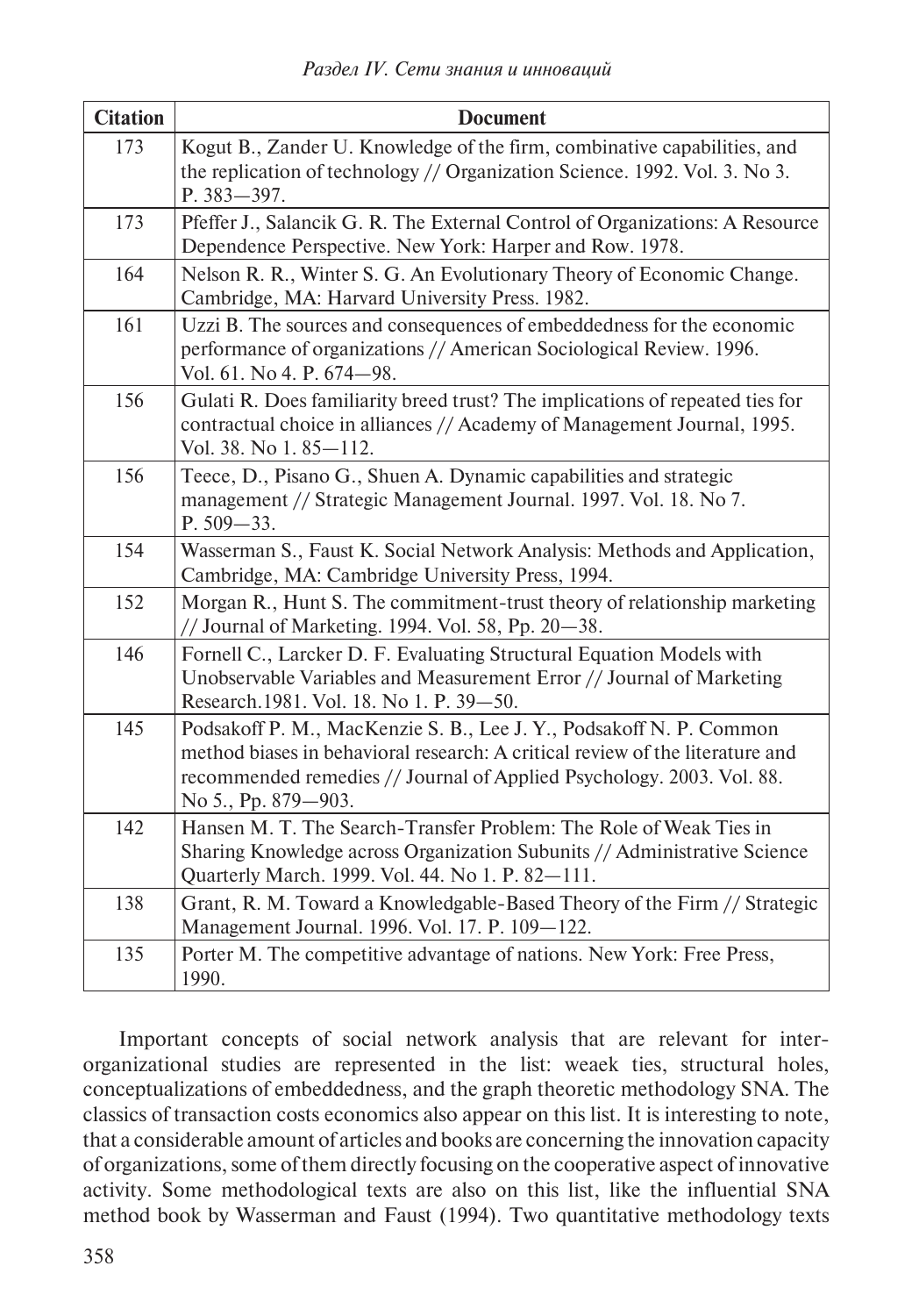and one concerning case studies are present. To sum up, the dominance of management is inevitable, while there is a strong focus on innovation and the prominence of the classics of embeddedness and resource-based organizational research is observable.

The above analysis indicated that there is a certain topical diversity within the field. In order to reveal this diversity directly we mapped the internal structure of the bibliographical couplings. For this purpose the Louvain algorithm was applied (Blondel et al. 2008: 10008), which is a modularity maximizing algorithm. However, this analysis did not give a satisfactory clustering solution. It reached maximum modularity at 0.23, well below 0.3, which is the expected limit for a meaningful community structure. Although by observing important journals and research documents of the field one can identify different roots of ideas, as well as different venues of scientific knowledge sharing, the field is not organized into sub-clusters according to the algorithm. This result matches the conclusion of integrity analysis.

#### **The Disciplinary Context**

In this last section of the article we put ONS into its disciplinary context. We inspect the disciplinary constitution of the field presenting the result of a journal-tojournal citation network. This latter one will give us more information on knowledge sharing and scientific prestige.

As is expected from the analysis of journals and citations, Management and Business Science produce the largest number of ONS publications.  $11-12\%$  of all articles from these disciplines are ONS ones (Table 4). Information science and geography is around the average on this respect with 5–6%. Surprisingly, sociology, which is an important discipline of the knowledge core  $(11\%)$ , is penetrated by this discourse with only 3%. Finally, economics is the least concerned with this paradigm in spite of the fact that it has extremely strong (and the strongest) influence on the field.

*Table 4* 

|                                        | Size of the<br>discipline | <b>Penetration by</b><br><b>ONS</b> |
|----------------------------------------|---------------------------|-------------------------------------|
| <b>Business</b>                        | 15%                       | 11%                                 |
| <b>Economics</b>                       | 42%                       | 2%                                  |
| Geography                              | 4%                        | 6%                                  |
| <b>Information and Library Science</b> | 8%                        | 5%                                  |
| <b>Management</b>                      | 20%                       | 12%                                 |
| Sociology                              | 11%                       | 3%                                  |

**Size and penetration of ONS disciplines**

The fact that economics is not involved in organizational network research is strikingly represented in Figure 1. In this figure the ties represent the number of citations from one journal to another. This is a hierarchical, asymmetric network. In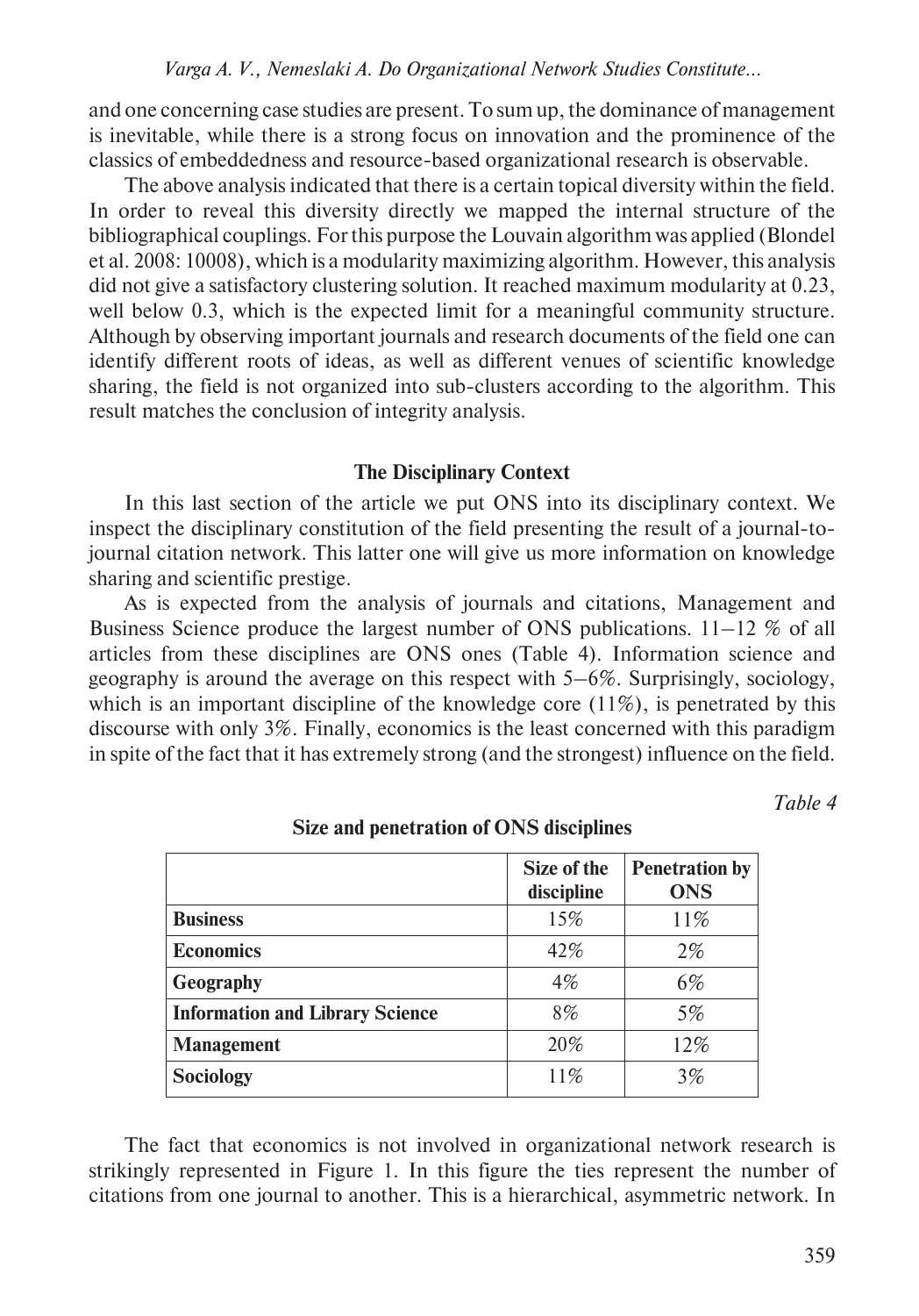

*Figure 1. ONS journal citations network*

the figure only the ties equal or above 20 are drawn to gain a clear picture. The Yifan Hu Proportional (Hu 2006: 1360) algorithm was applied for the layout, which is implemented in Gephi (Bastian et al. 2009). In order to make the hierarchical aspect more pronounced, the radiuses of the nodes are proportional to the journal's in-degree,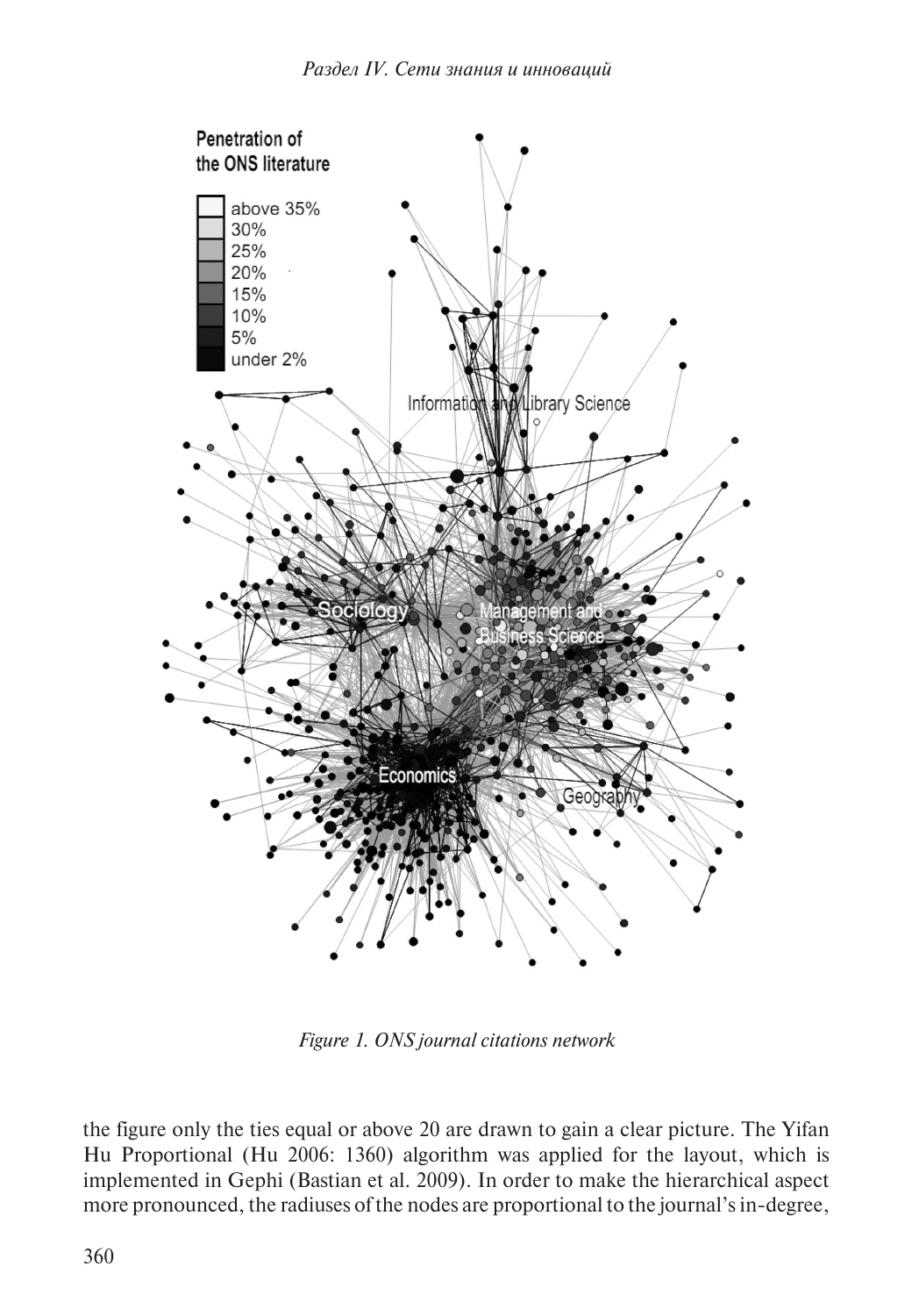which indicates its impact. The nodes are colored on a greyscale according to the percent of ONS articles published by them (lighter tones indicates more ONS).

The macro structure reveals the volume and coherence of economics and management & business science as ONS communities of journals, and their separation from each other is also salient. Management  $\&$  business science (M $\&$ BS) seems to be a "looser" community than economics. M&BS journals are not centralized as strongly as economics, and M&BS is intensely communicating with the other disciplines. Certainly M&BS is bounded with information systems management, while library science is separated from it to some degree. Information and library science, geography and sociology are less pronounced structurally.

What is important for our concerns is that the broadly conceived core of M&BS is strongly penetrated by ONS. As it is evident from the list of top ONS journals (Table 2), top management journals publish a lot of ONS articles. From the disciplinary analysis it is also evident that this field is extensively represented in management. It is interesting to note, that two key journals of sociology, the American Sociological Review and the American Journal of Sociology are both publishing ONS, and they are strongly connected to M&BS, in fact they are in between M&BS and sociology. This corresponds with the list of top citations (Table 3), where some of the highly cited articles appeared in these journals.

#### **Conclusions**

The article presents a bibliometric study of organizational network research.

The results show that ONS is an integrated field of study almost equally organized as such fields as innovation studies and sociology, and has firmer boundaries as a research endeavor than research on e-commerce.

 The analysis of ONS knowledge core put into its disciplinary contexts revealed that the literature on innovation processes, the classics of the embeddedness paradigm of the economy and the resource-based view of organizational economics are well accentuated among the cited articles and books, and these constitute the most important intellectual roots for ONS. The spectrum of specializations and research topics that are involved in ONS is wide; it ranges from regional economics, through business-to-business marketing to innovation studies.

ONS frequently appears in management science journals, and it is published in the core, high impact journals of both management & business science and sociology forming important axes of knowledge for this line of research. However, economists rarely publish on organizational networks, although some core journals publish ONS articles on a low scale.

The investigation presented in the paper is only the first step to test cohesiveness of the field of ONS because of its limitations: we described the results of a cross-sectional analysis, and a limited context for comparison with different fields. In order to give precise answers to the proposed question a dynamic and more extensive research framework would be desirable.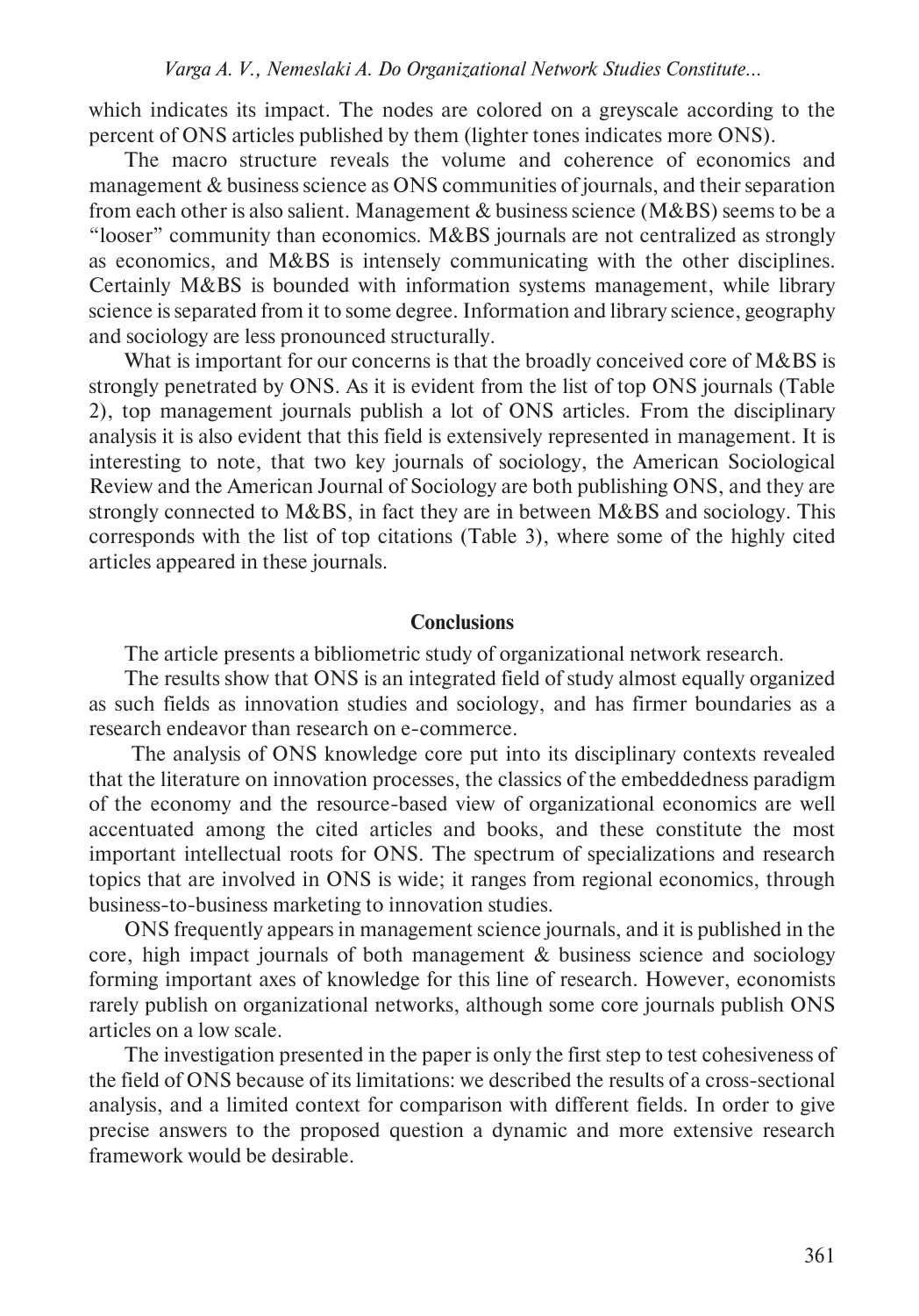#### **References**

*Abbott A*. Chaos of Disciplines. Chicago: University of Chicago Press, 2001.

*Baskerville R.L., Myers M.D*. Fashion Waves in Information Systems Research and Practice // MIS Quarterly. 2009. Vol. 33. No 4. Pp. 647–662.

*Bastian M., Heymann S., Jacomy M*. Gephi: an open source software for exploring and manipulating networks // International AAAI Conference on Weblogs and Social Media. 2009.

*Batagelj V., Andrej M*. Pajek: Program for Large Network Analysis // Connections. 1998. Vol. 21. No 2. Pp. 47–57.

*Blondel V. D., Guillaume J., Lambiotte R., Lefebvre E*. Fast unfolding of communities in large networks // Journal of Statistical Mechanics: Theroy and Experiment. 2008. Pp. 10008.

*Burt R. S*. Structural holes: The social structure of competition. Cambridge, MA: Harvard University Press, 1992.

*Cole S*. Introduction: The Social Construction of Sociology // What's Wrong with Sociology? / Cole S. (ed.). New Brunswick & London: Transaction Publishers, 2001.

*Currarini S., Jackson M.O., Pin P*. Identifying the roles of race-based choice and chance in high school friendship network formation // Proceedings of the National Academy of Sciences. 2010. Vol. 107. No 11. Pp. 4857–4861.

*Csárdi G., Nepusz T*. The igraph software package for complex network research // Complex Systems. 2006. Pp. 1695.

*Erikson E., Bearman P.S*. Malfeasance and the Foundations for Global Trade: The Structure of English Trade in the East Indies, 1601–1833 // American Journal of Sociology. 2006. Vol. 111. No 1. Pp. 195–230.

*Fagerberg J., Verspagen B*. Innovation studies: The emerging structure of a new scientific field // Research Policy. 2009. Vol. 38. No 2. Pp. 218–233.

*Fuchs S*. What Makes Sciences "Scientific" // Handbook of Sociological Theory / Turner J.H. (ed.). New York: Kluwer Academic/Plenum Publisher, 2001.

*Fukuyama F*. Trust: The Social Virtues and the Creation of Prosperity. New York: Free Press, 1995.

*Granovetter M.S*. The strength of weak ties // American Journal of Sociology. 1973. Vol. 78. No 6. Pp. 1360–1380.

*Granovetter M*. Economic action and social structure: The problem of embeddedness // American Journal of Sociology. 1985. Vol. 91. No 3. Pp. 481–510.

*Hu Y*. Efficient, High-Quality Force-Directed Graph Drawing // The Mathematical Journal. 2006. Vol. 10. No 1. Pp. 1360–1380.

*Jones C., Hesterly W.S., Borgatti S.P*. A General Theory of Network Governance: Exchange Conditions and Social Mechanisms // The Academy of Management Review. 1997. Vol. 22. Pp. 911–945.

*Knorr-Cetina K*. Epistemic Cultures: How the Sciences Make Knowledge. Cambridge, MA: Harvard University Press, 1999.

*Fagerberg J., Verspagen B*. Innovation studies: The emerging structure of a new scientific field // Research Policy. 2009. Vol. 38. No 2. Pp. 218–233.

*Padgett J.F., McLean P.D*. Organizational Invention and Elite Transformation: The Birth of Partnership Systems in Renaissance Florence // American Journal of Sociology. 2006. Vol. 111. No 5. Pp. 1463–1568.

*Moody J., Light R*. A view from above: The evolving sociological landscape // The American Sociologist. 2006. Vol. 37. No 2. Pp. 67–86.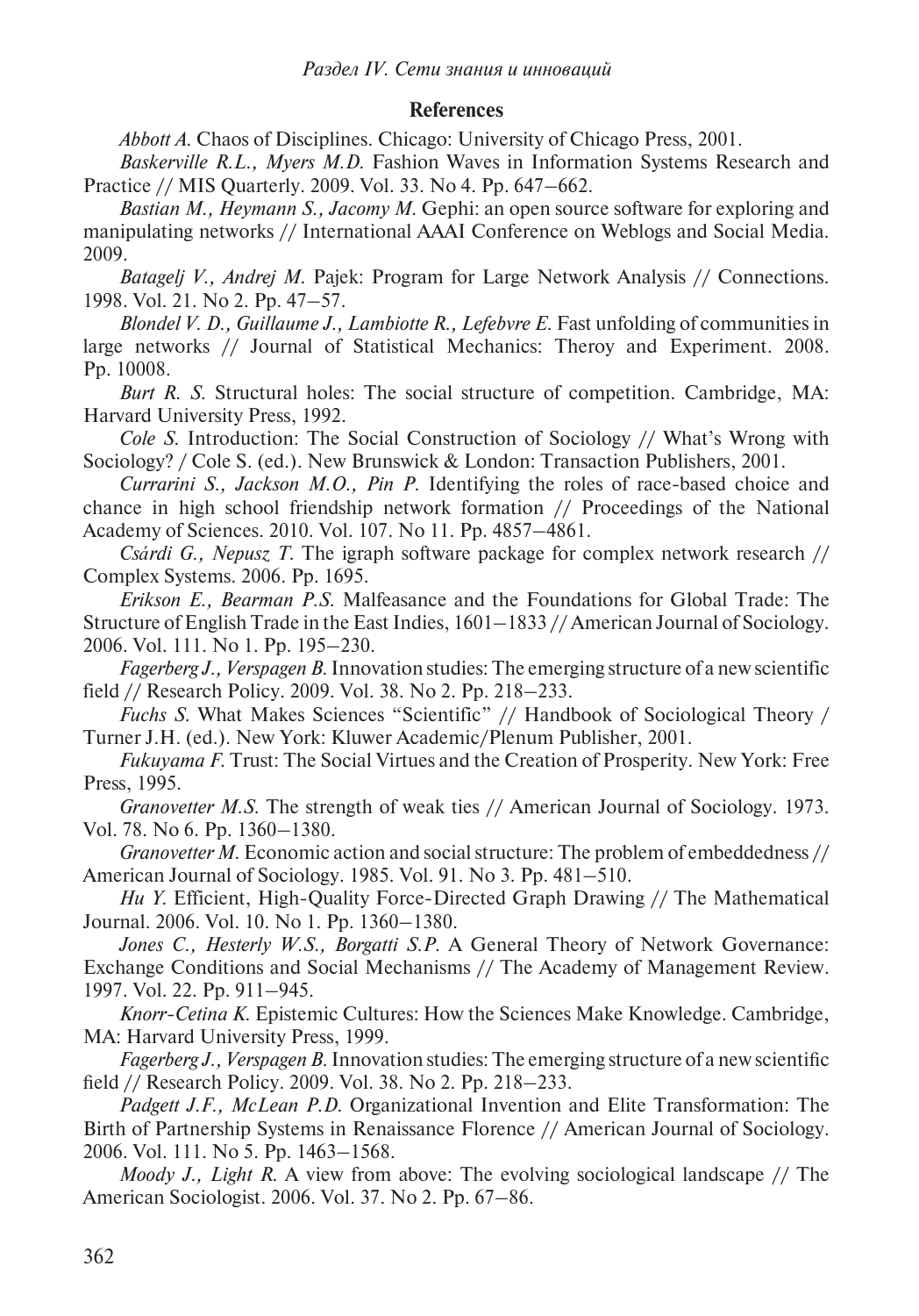*Parmigiani A., Rivera-Santos M*. Clearing a Path Through the Forest: A Meta-Review of Interorganizational Relationships // Journal of Management 2011. Vol. 37. No 4. Pp. 1108–1136.

*Porter M.E*. The Competitive Advantage of Nations. New York: The Free Press, 1990. *Putnam R.D.* Making democracy work: Civic traditions in modern Italy. Princeton, NJ: Princeton University Press, 1993.

*Small H.G.* Cited documents as concept symbols // Social Studies of Science. 1978. Vol. 8. No 3. Pp. 327–340.

*Stark D., Vedres B*. Social Times of Network Spaces: Network Sequences and Foreign Investment in Hungary // American Journal of Sociology. 2006. Vol. 111. No 5. Pp. 1367–1411.

*Stinchcombe A*. Disintegrated Disciplines and the Future of Sociology // What's Wrong with Sociology? / Cole S. (ed.). New Brunswick & London: Transaction Publishers, 2001.

*Turner S.P., Turner J.H*. The Impossible Science: An Institutional Analysis of American Sociology. London: Sage Publications, Inc., 1990.

*Wasserman S., Faust K*. Social Network Analysis: Methods and Application, Cambridge, MA: Cambridge University Press, 1994.

*White H.C*. Identity and Control: How Social Formations Emerge. Princeton, NJ: Princeton University Press. 2008.

*Whitley R*. The Intellectual and Social Organization of the Sciences, Oxford: Oxford University Press, 1984.

*Williamson O.E*. Comparative economic organization: The analysis of discrete structural alternatives // Administrative Science Quarterly. 1991. Vol. 36. No 2. Pp. 269–296.

*Zuccala A*. Modeling the Invisible College // Journal of the American Society for Information Science and Technology. 2006. Vol. 56. No 2. Pp. 152–168.